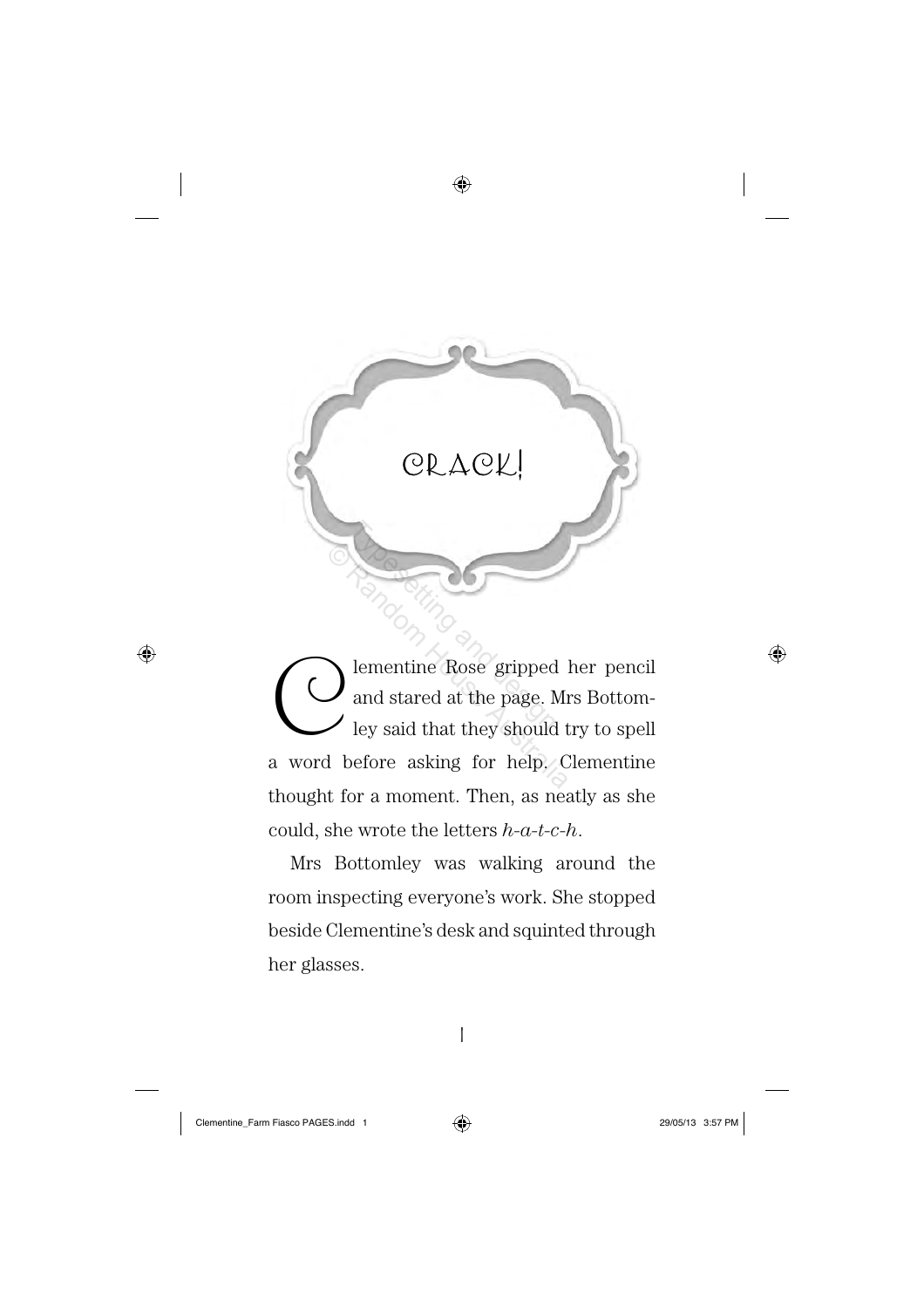'Let me see what you've got there, Clementine. *The egg is going to hatch*. Where did you copy that from?'

Clementine shook her head. 'I didn't. I wrote it myself.'

Mrs Bottomley's forehead puckered. 'Come now, Clementine. Perhaps Astrid might have helped you?' She smiled at the girl sitting behind Clemmie.

Clementine looked up at her teacher. 'No, Mrs Bottomley. I sounded it out by myself.'

'If you say so,' the teacher replied, pursing her lips. ou: She shined at the<br>emmie.<br>tine looked up at her te<br>mley. I sounded it out by<br>say so,' the teacher repli<br>tine frowned. She won<br>mley didn't believe her. 'A

Clementine frowned. She wondered why Mrs Bottomley didn't believe her. 'May I go and see if anything's happening?' she asked. Clemmie.<br>
nentine looked up at her teat<br>
ttomley. I sounded it out by r<br>
ou say so,' the teacher replie<br>
s.<br>
nentine frowned. She wond<br>
ttomley didn't believe her. 'Ma<br>
nything's happening?' she ask<br>
nening?' Mrs - Bottoml

'Happening?' Mrs Bottomley repeated. 'Where?'

Clementine pointed. 'Over there.' Mrs Bottomley wasn't very good at remembering things sometimes.

I think you should draw a picture first, and then you can have a look – although I don't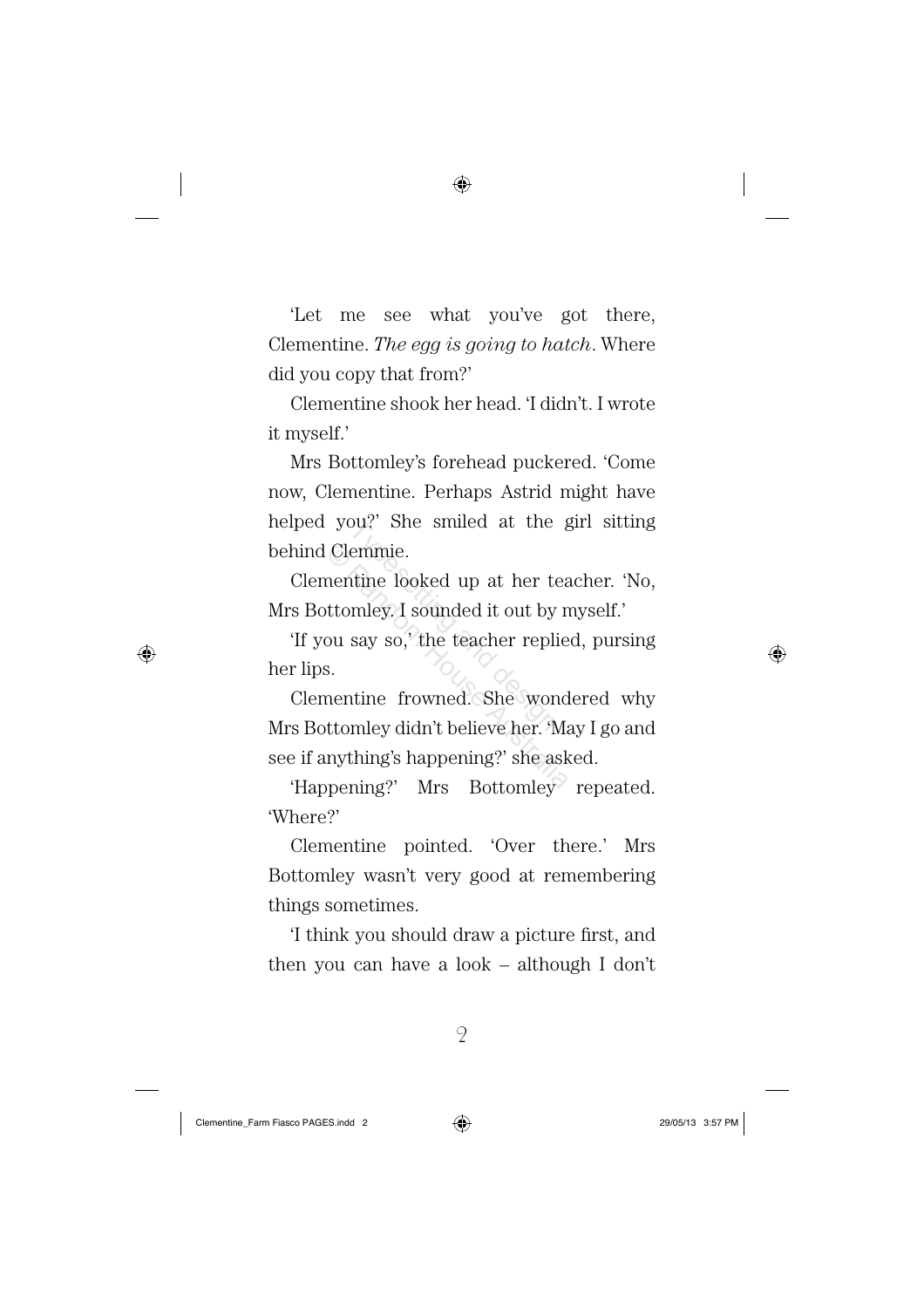imagine anything will have changed in the last few minutes<sup>'</sup>

Clementine began to draw her illustration at the bottom of the page. She was trying to imagine what the chick would look like. She thought it would be fluffy and yellow, like the picture of a chick that was stuck up on the back wall.

Mrs Bottomley disappeared into the storeroom. Clementine stood up and walked towards the incubator. It had been set up on a table at the back of the room by Poppy's father, Mr Bauer. It had glass sides and glaring lamps, and eight creamy eggs sitting inside. tomley disappeared into<br>lementine stood up a<br>he incubator. It had been<br>le back of the room by Pop<br>It had glass sides and gla<br>creamy eggs sitting insid<br>on, little chickens,' she Bottomley disappeared into<br>Clementine stood up an<br>ls the incubator. It had been s<br>t the back of the room by Popp<br>uer. It had glass sides and glar<br>ght creamy eggs sitting inside<br>ne on, little chickens,' she v<br>come out soon.

'Come on, little chickens,' she whispered. 'Please come out soon.'

The eggs sat perfectly still.

Clementine hadn't noticed Angus standing behind her.

'I'm going to eat those eggs for breakfast tomorrow,' he said.

Clementine spun around. 'No, you can't! They're not breakfast eggs, they're chick eggs.'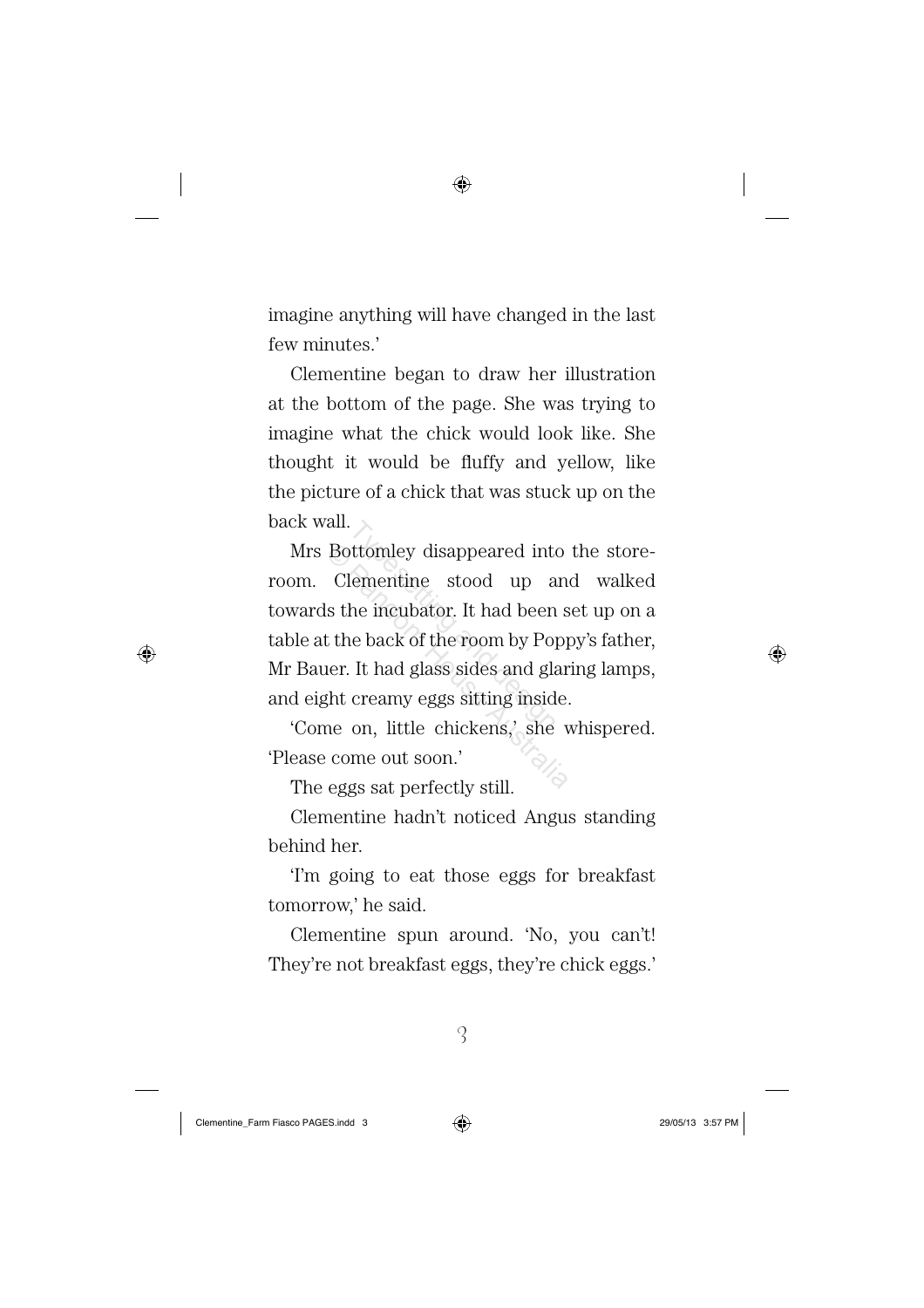'They're boring eggs,' Angus sneered. 'They don't do anything.'

While Angus babbled on about his mother making an omelette, something caught Clementine's attention.

She put her finger to her lips. 'Shh! Look!'

'There's nothing hap–' The boy stopped suddenly. 'It just moved.'

Clementine and Angus watched as one of the little eggs rocked from side to side. They peered closer and then looked at each other and smiled. 'It just moved.'<br>
itine and Angus watched<br>
eggs rocked from side to<br>
oser and then looked at<br>
d.<br>
hing's coming out!' Angus<br>
, Clementine, neither o mentine and Angus watched<br>le eggs rocked from side to :<br>l closer and then looked at  $\epsilon$ <br>niled.<br>nething's coming out!' Angus  $\epsilon$ <br>gus, Clementine, neither of<br>d your work,' said Mrs Bot<br>nerged from the storeroom. '

'Something's coming out!' Angus exclaimed.

'Angus, Clementine, neither of you have finished your work,' said Mrs Bottomley as she emerged from the storeroom. 'I said that you could look at the eggs once your drawings were done.'

'Mrs Bottomley,' Clementine called. 'One of the eggs is moving.'

The whole class stopped what they were doing and looked around.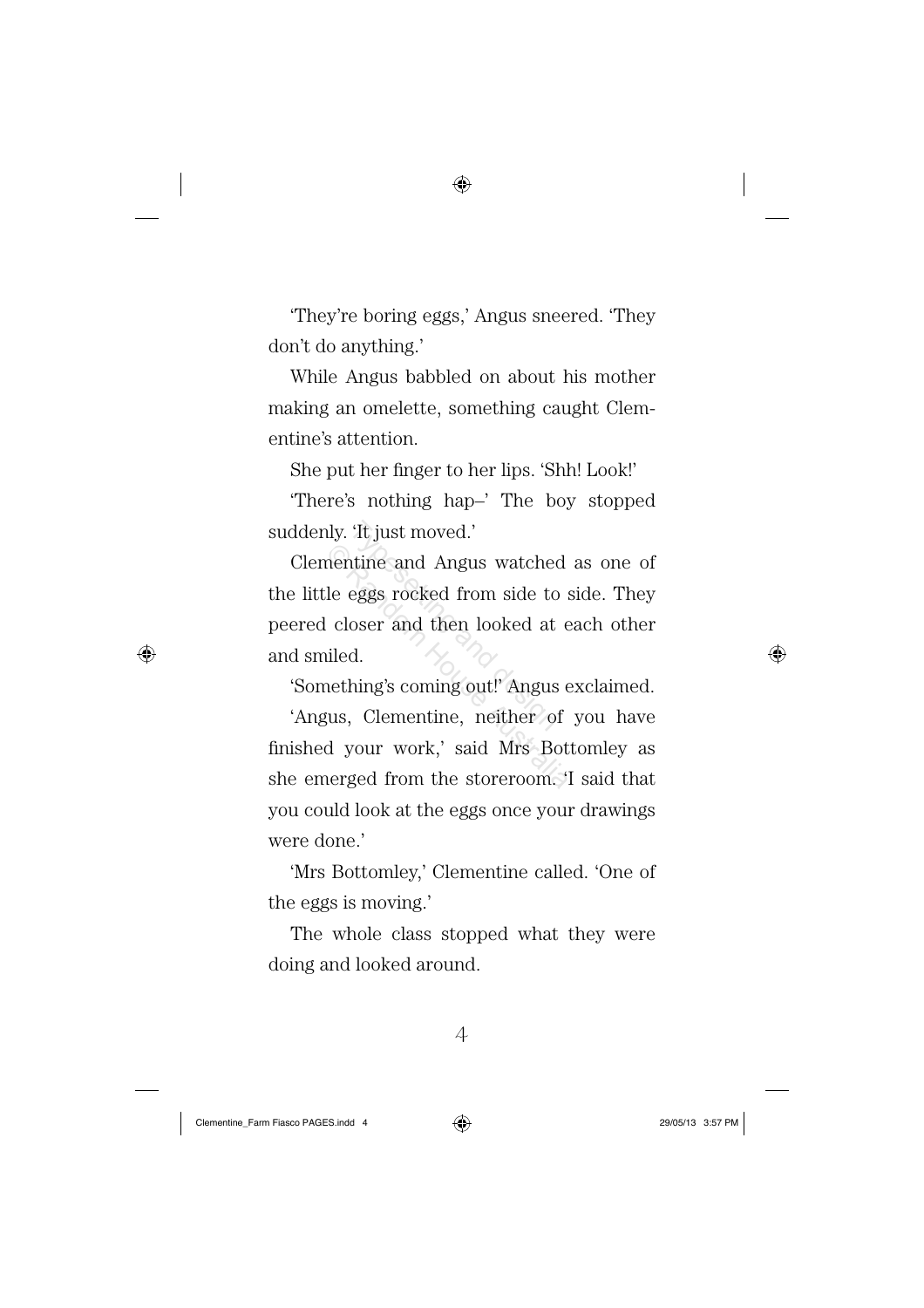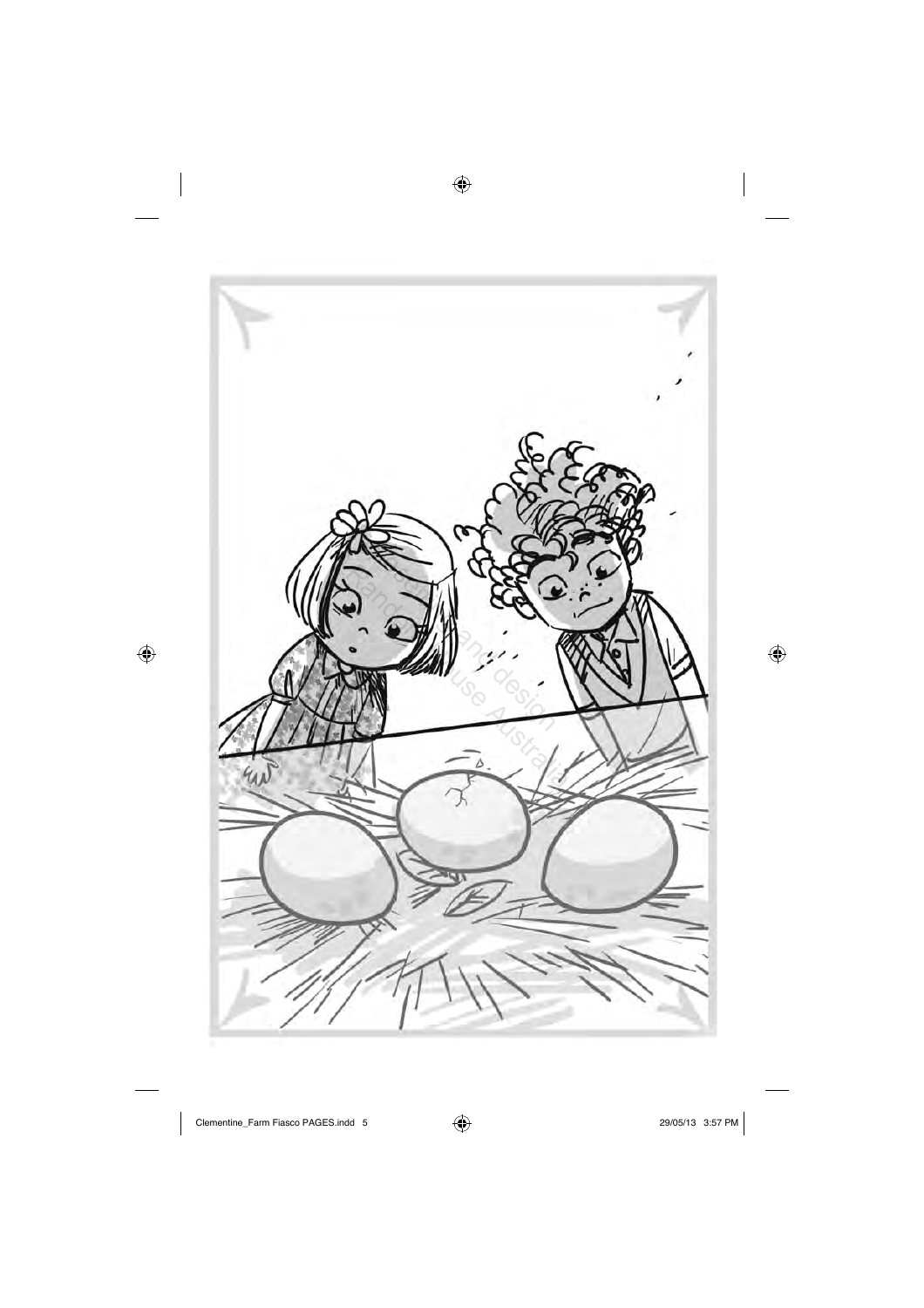'Cool,' said Joshua. He slid out of his seat and raced over.

'Joshua Tribble, go back to your desk,' Mrs Bottomley directed.

Clementine and Angus hadn't moved. Their eyes were glued to the glass case.

'There's a beak, there's a beak!' Clementine shouted.

The rest of the class ran towards the incubator.

'Sit down at once.' Mrs Bottomley's voice boomed, but she didn't stand a chance against a mob of excited five-year-olds. est of the class ran to<br>wn at once.' Mrs Bottor<br>out she didn't stand a cha<br>excited five-year-olds.<br>ad teacher, Miss Critchley<br>sing the classroom and l

The head teacher, Miss Critchley, happened to be passing the classroom and looked in to see the children rushing around like a swarm of bees. rest of the class ran tow<br>tor.<br>down at once.' Mrs Bottom<br>d, but she didn't stand a chan<br>of excited five-year-olds.<br>head teacher, Miss Critchley,<br>passing the classroom and lo<br>e children rushing around lik

'What's going on in here?' she asked cheerfully as she strode into the room.

'Children, sit down!' Mrs Bottomley demanded.

'Miss Critchley, there's a beak,' Clementine shouted above the din.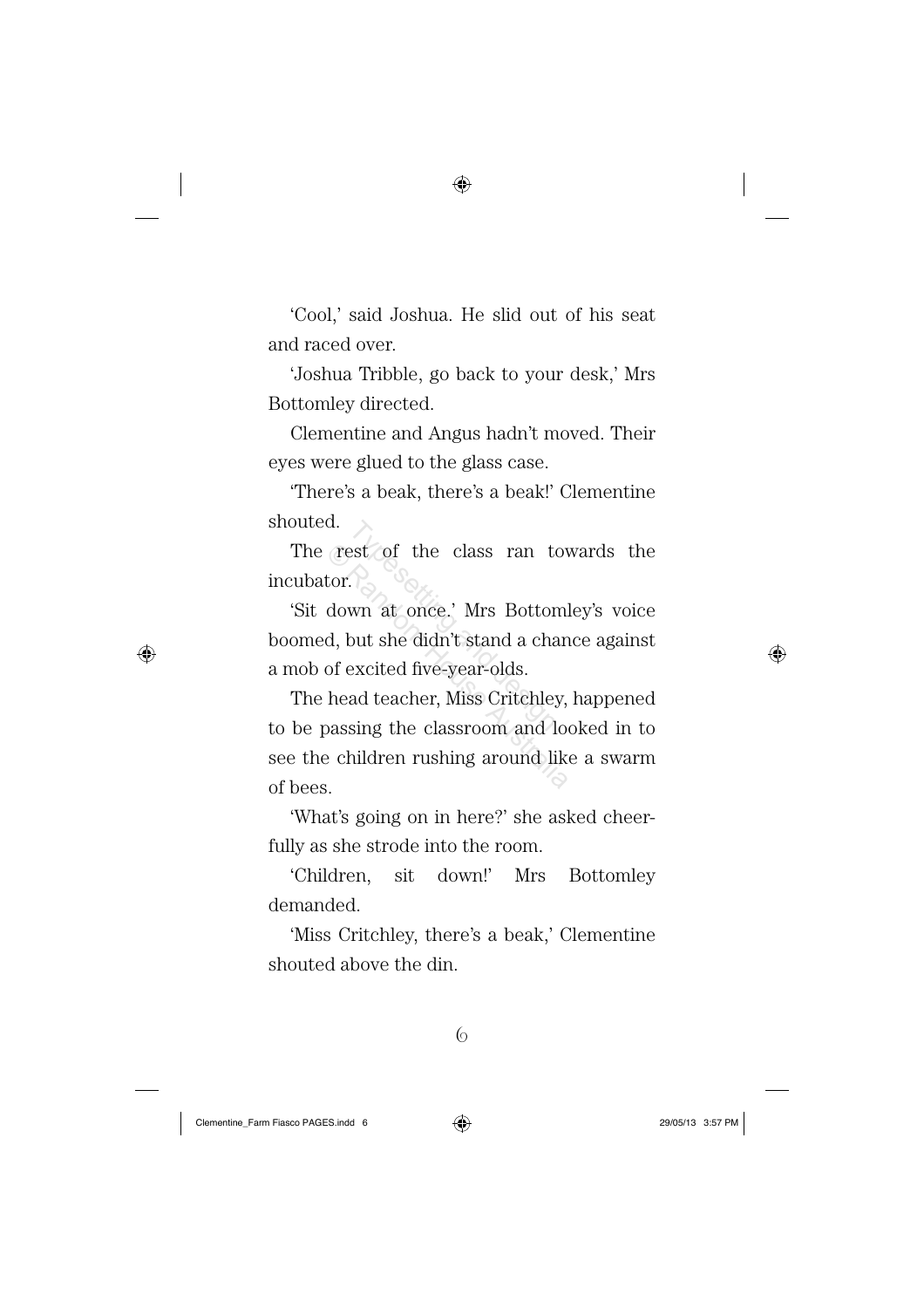'All right, everyone, settle down.' Miss Critchley's voice was like honey. The children stopped their shouting at once. 'You don't want to frighten the chick, do you? Gather around. If you're in the front, please kneel down so the people behind you can see.'

Mrs Bottomley harrumphed loudly and moved in behind Joshua.

The whole class was transfixed as the little egg shook and the tip of a beak broke through again.

'It needs my dad's saw,' Joshua said.

'I think it's doing a wonderful job with its beak,' said Miss Critchley, smiling. The little hole was spreading out to become a line around the middle of the egg. bening Josnua.<br>
hole class was transfixed<br>
c and the tip of a beak bro<br>
ls my dad's saw,' Joshua s<br>
c it's doing a wonderful<br>
d Miss Critchley, smiling<br>
spreading out to become a whole class was transfixed a<br>pok and the tip of a beak brok<br>eeds my dad's saw,' Joshua sa<br>ink it's doing a wonderful jc<br>said Miss Critchley, smiling.<br>as spreading out to become a li<br>ddle of the egg.<br>f a chicken would have

'As if a chicken would have a saw inside an egg. That's stupid,' said Angus.

Joshua poked out his tongue. '*You're* stu–'

Miss Critchley interrupted the lads. 'There'll be no name-calling, thank you, boys. Let's just see what happens.'

The children watched as the chick made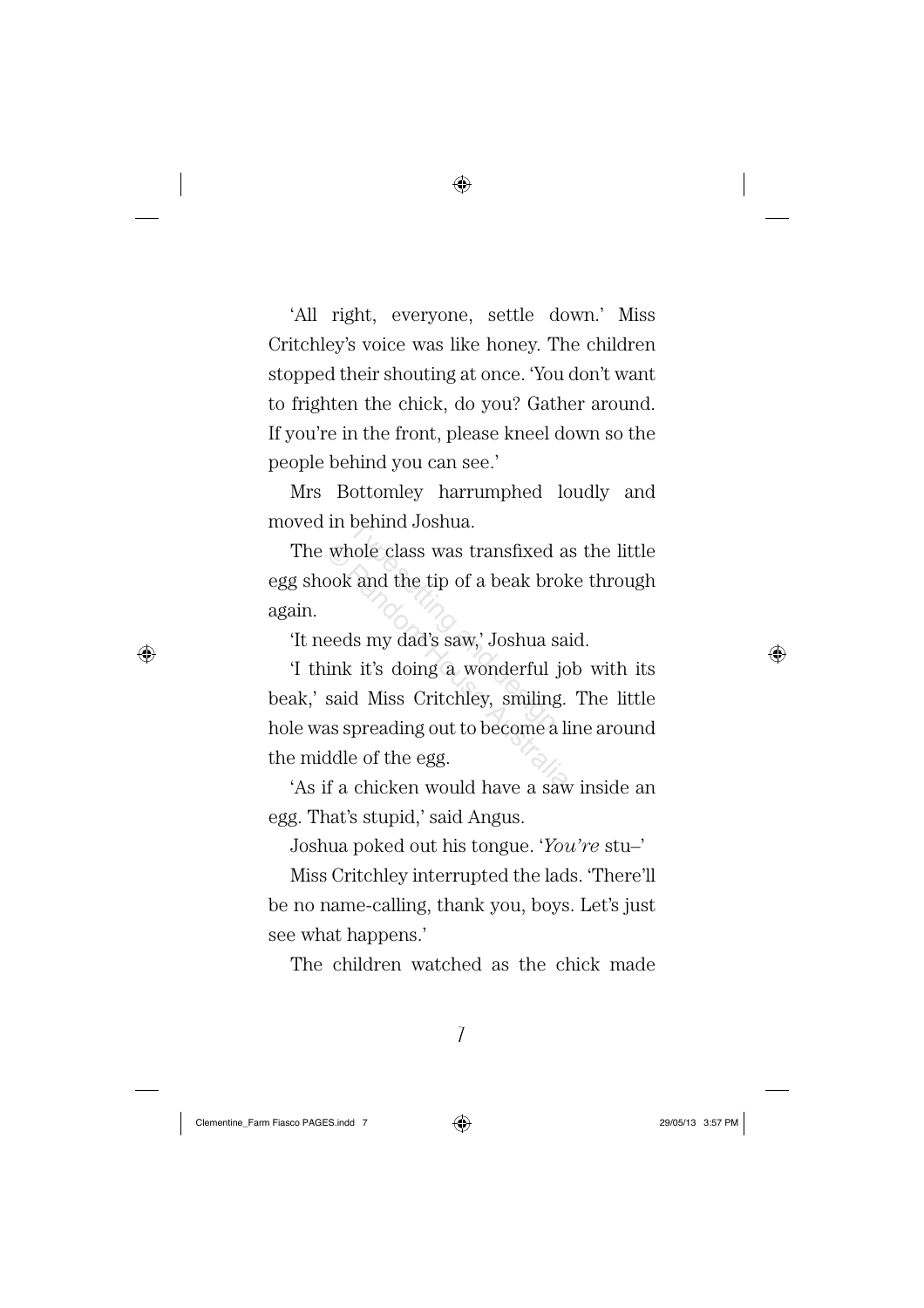more cracks in the shell. They oohed and aahed as the tiny creature began to break free.

'This is boring,' Joshua complained. 'How long does it take to get out of an egg?'

'You could sit down and do your work,' Mrs Bottomley suggested.

'That's more boring,' said Joshua.

There was a loud gasp as the egg finally broke in two and a wet chick wobbled to its feet.

'It's brown,' Angus said, clearly surprised.

'Like Mrs Bottomley.' Joshua laughed and turned around to look at his teacher. She was dressed in her usual uniform of brown shoes, brown stockings and a brown suit. was a foud gasp as the egg i<br>d a wet chick wobbled to<br>wm,' Angus said, clearly s<br>frs Bottomley.' Joshua la<br>ound to look at his teach<br>n her usual uniform of bi<br>ockings and a brown suit.<br>titine bit back a smile. S and a wet chick wobbled to it<br>brown,' Angus said, clearly su<br>e Mrs Bottomley.' Joshua lat<br>around to look at his teache<br>d in her usual uniform of brc<br>stockings and a brown suit.<br>nentine bit back a smile. Sh<br>ber seeing her t

Clementine bit back a smile. She couldn't remember seeing her teacher wear any other colour.

Mrs Bottomley simply raised her eyebrows and the grin slid from Joshua's face.

'Do you think the other chicks will hatch soon?' Clementine asked.

Miss Critchley nodded. 'Yes, they shouldn't be too far behind.'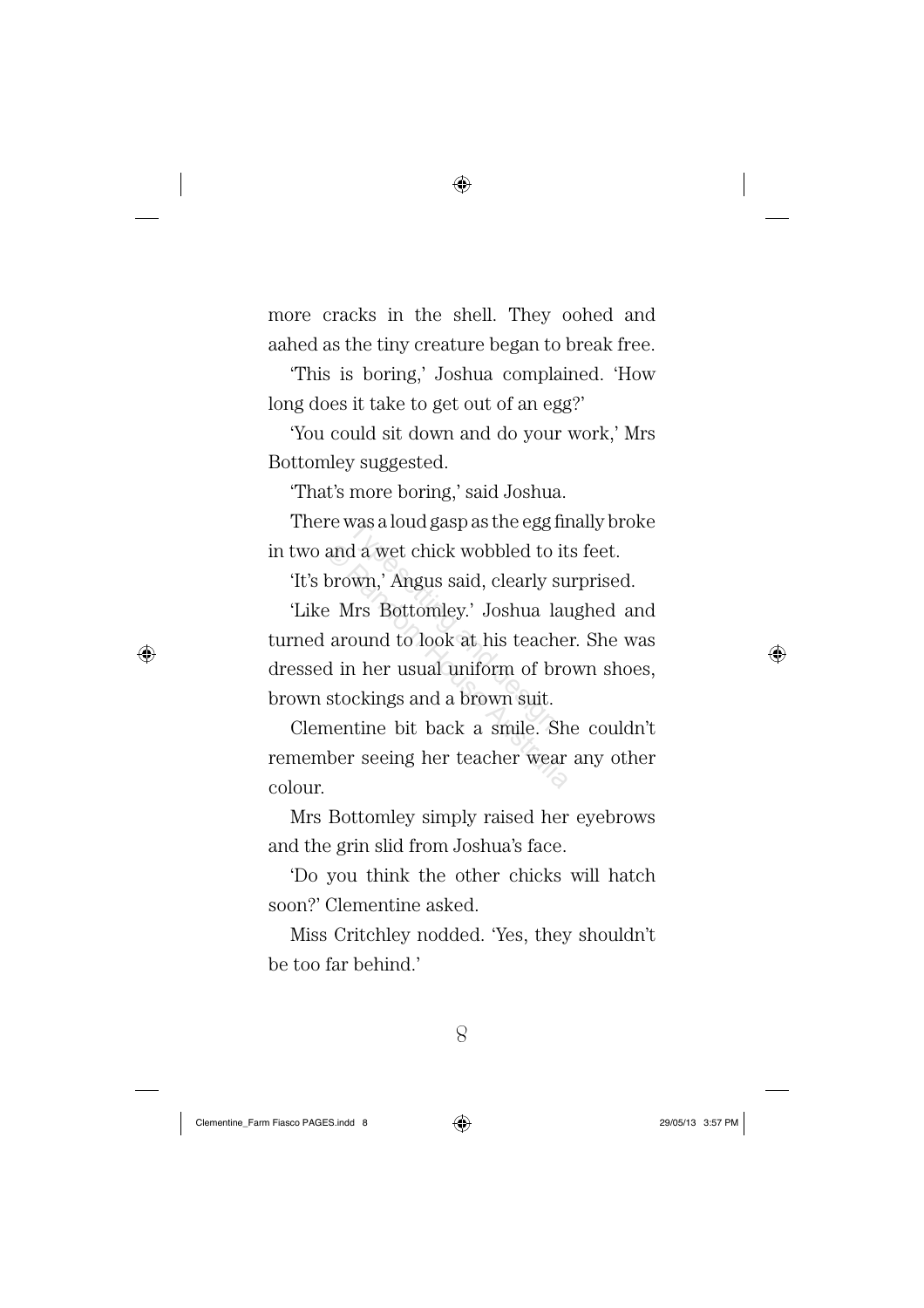'Will we be able to hold them?' Sophie asked.

'You have to be careful,' said Poppy, 'because they can get cold.'

Everyone knew that Poppy was an authority on animals, as she lived on a farm.

'I'm gonna hold it first,' Angus declared. 'I saw it first.'

Astrid stared at the boy. 'Clemmie saw it first. She should have first hold.'

'Yes, I think that sounds fair,' said Miss Critchley. She winked at Clementine.

'Angus can go first if he wants to,' Clementine said. stared at the boy. Cleft<br>should have first hold.'<br>think that sounds fair,<br>She winked at Clementir<br>can go first if he wants t<br>y shrugged. 'It's okay, you<br>tine smiled. Sometimes

The boy shrugged. 'It's okay, you can go.'

Clementine smiled. Sometimes it was hard to believe that Angus was the same boy who had been so horrible to her at the start of the year. he should have first hold.'<br>
I think that sounds fair,'<br>
ey. She winked at Clementine<br>
gus can go first if he wants to<br>
id.<br>
boy shrugged. 'It's okay, you<br>
nentine smiled. Sometimes it<br>
eve that Angus was the same<br>
en so h

'I think we should give the chick a little while to get used to its surroundings,' said Miss Critchley. 'Why don't you all head back to your desks and I'll come around and have a look at your work.'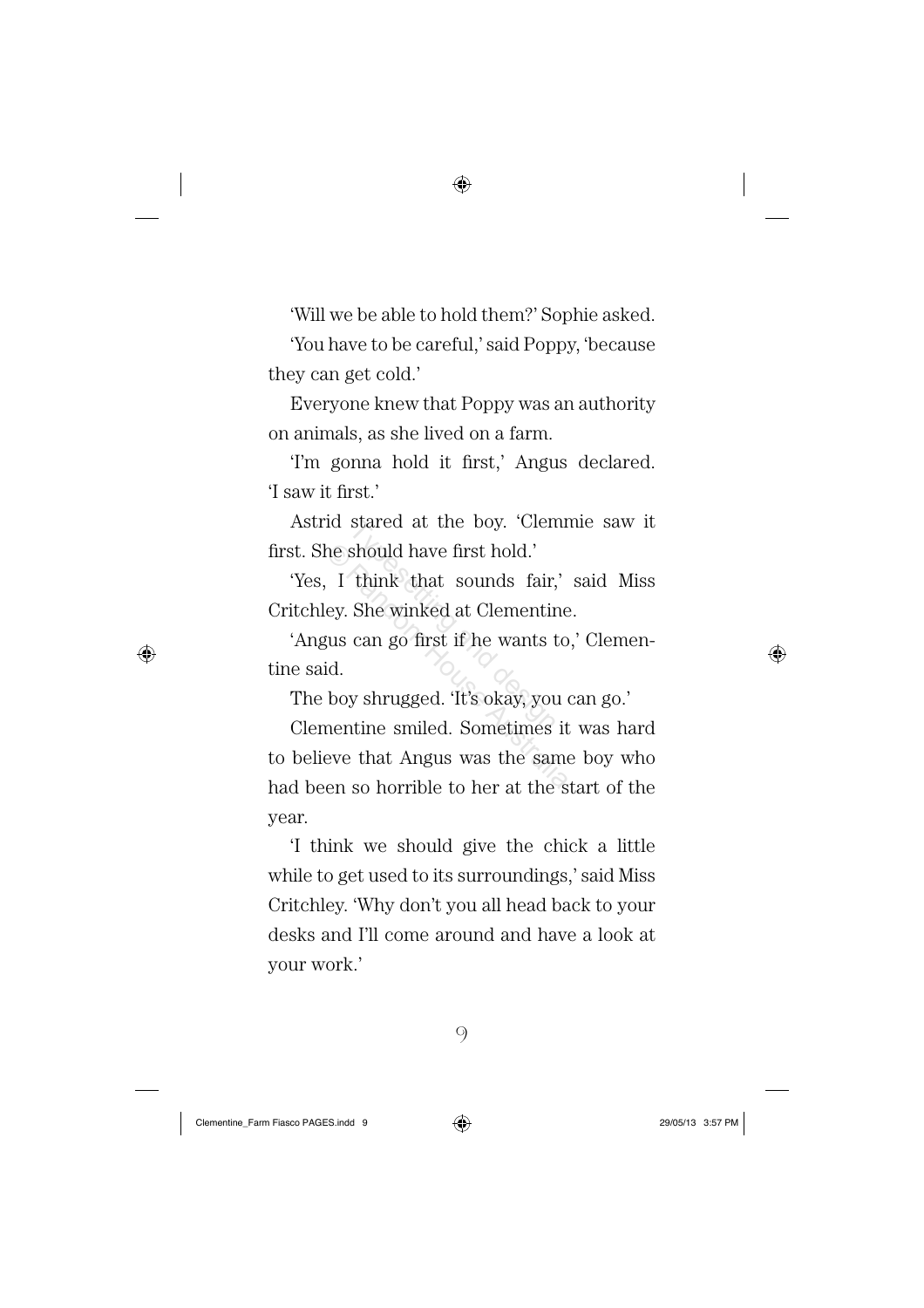The children sped to their seats, eager to show their writing to the head teacher.

'Mrs Bottomley, do you have any stickers?' Miss Critchley asked.

Ethel Bottomley had a very large collection of stickers in the bottom of her desk drawer, but she used them sparingly.

'I suppose you could have these.' She pulled out a flat page of silver stars. The corners were slightly dog-eared.

Miss Critchley walked through the room admiring the children's work and sprinkling each page with stars, much to Mrs Bottomley's displeasure. page of silver stars. The conservative and design the children's work and<br>the children's work and<br>the children's work and<br>the silver and design the reached Clemen<br>construkted being been at page of silver stars. The control of dog-eared.<br>
Solution House Australian School of the children's work and age with stars, much to Mrs B<br>
sure.<br>
The reached Clementian School of the page of the small of the small of t

When she reached Clementine, Miss Critchley congratulated her on her efforts and suggested they sneak over to the incubator to see how the chick was getting on.

Clementine's eyes widened as she looked at the little bird. 'It's fluffy!'

'And I think it's about to get a new friend.' Miss Critchley pointed at another egg that was rocking gently. 'Would you like to hold the chick now?'